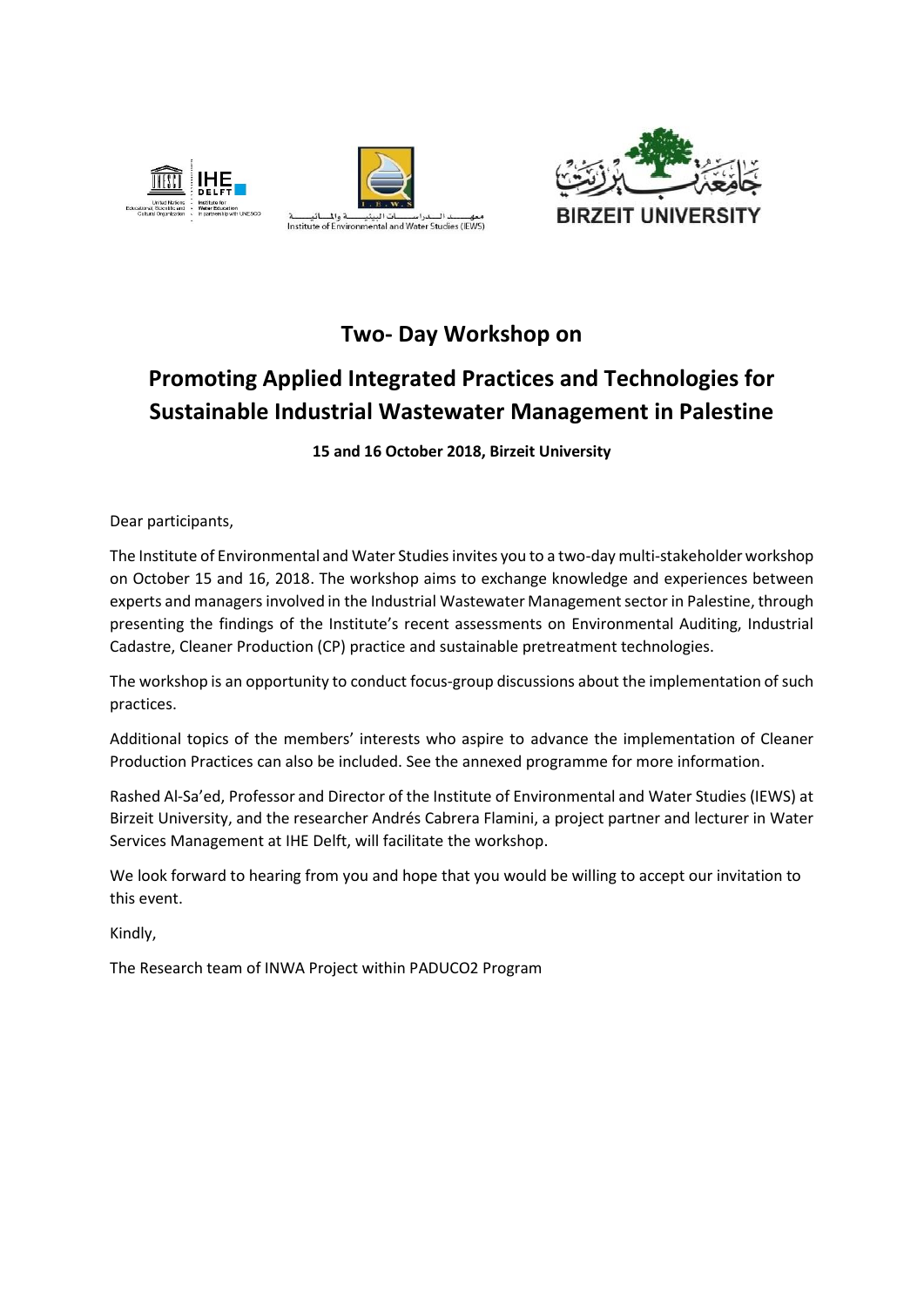| <b>General Programme and Agenda for a Two-Day Workshop</b> |                                                                                                                                                                                                                                                                                                                                                                                                                                                                                                                                                                                                                                                                                                                                                                                                                                                                                                                                                                                                                                                                                                                                                                                                  |  |
|------------------------------------------------------------|--------------------------------------------------------------------------------------------------------------------------------------------------------------------------------------------------------------------------------------------------------------------------------------------------------------------------------------------------------------------------------------------------------------------------------------------------------------------------------------------------------------------------------------------------------------------------------------------------------------------------------------------------------------------------------------------------------------------------------------------------------------------------------------------------------------------------------------------------------------------------------------------------------------------------------------------------------------------------------------------------------------------------------------------------------------------------------------------------------------------------------------------------------------------------------------------------|--|
| <b>Title</b>                                               | Industrial Pollution Reduction Practices and Wastewater Governance Analysis                                                                                                                                                                                                                                                                                                                                                                                                                                                                                                                                                                                                                                                                                                                                                                                                                                                                                                                                                                                                                                                                                                                      |  |
| Date/Duration                                              | Monday and Tuesday, 15-16 October 2018 (2 days)                                                                                                                                                                                                                                                                                                                                                                                                                                                                                                                                                                                                                                                                                                                                                                                                                                                                                                                                                                                                                                                                                                                                                  |  |
| City                                                       | <b>Birzeit</b>                                                                                                                                                                                                                                                                                                                                                                                                                                                                                                                                                                                                                                                                                                                                                                                                                                                                                                                                                                                                                                                                                                                                                                                   |  |
| Address/Venue                                              | Birzeit University [BZU]/Conference Room 243, Law Annex Building.                                                                                                                                                                                                                                                                                                                                                                                                                                                                                                                                                                                                                                                                                                                                                                                                                                                                                                                                                                                                                                                                                                                                |  |
| <b>Background</b>                                          | Palestinian regulators face governance challenges to enforce laws on industrial<br>pollution. Discharge of untreated wastewater leads to environmental<br>degradation, or, in the case of disposal into the municipal sewer, it leads to<br>treatment plant malfunctions. Industries oftentimes resist implementation of<br>the regulations, and may be more receptive to Cleaner Production opportunities<br>that simultaneously reduce pollution outputs and save money through better<br>resource utilization. An integrated approach of both CP and better regulation<br>enforcement is therefore proposed.<br>Within PADUCO2 Program, the current INWA project aims to research the<br>treatment technologies and governance scenario, with the intention of designing<br>and implementation of cutting-edge pretreatment solutions and practices<br>including Cleaner Production practices (CPs) for selective agrifood industries<br>including olive mills in Nablus, slaughterhouses in Gaza, as well as dairy and food<br>industries in Hebron. In this vein, INWA aims to promote sustainable industrial<br>wastewater management in Palestine, by investigating and demonstrating the |  |
|                                                            | applicability of innovative practices and pretreatment technologies.<br>Furthermore, it aims to align CPs with compliance of current laws and<br>regulations, while identifying the diverse actors involved in wastewater<br>treatment and reuse in Palestine.                                                                                                                                                                                                                                                                                                                                                                                                                                                                                                                                                                                                                                                                                                                                                                                                                                                                                                                                   |  |
| <b>Objectives</b>                                          | General objective<br>Promotion of sustainable industrial wastewater management in selective<br>agrifood industries in Palestine via innovative integrated wastewater<br>management practices and systems. Under this framework, these workshops<br>aim to provide an outlook of current environmental auditing, industrial cadastre<br>and the governance aspects of industrial wastewater treatment, reuse, and<br>disposal in Palestine (West Bank & Gaza Strip).<br>Objectives of the workshop<br>Presentation of final results on environmental auditing and industrial<br>cadastre within Wadi Zaimer watershed area<br>Presentation of preliminary results on the design and instalment of pilot<br>scale advanced pretreatment technologies<br>Presentation of the advancements on the Governance Analysis<br>Development of a focus-group discussion around the topic of: current<br>$\bullet$<br>scenario for the implementation of cleaner production practices for<br>wastewater reuse                                                                                                                                                                                                |  |
| <b>Expected outcome</b>                                    | Dissemination of the advancements and challenges faced so far in the<br>$\bullet$<br>project implementation<br>In-depth analysis on the feasibility of implementation of CP practices in<br>$\bullet$<br>different industries (i.e. food, olive mills, dairy, slaughterhouses)                                                                                                                                                                                                                                                                                                                                                                                                                                                                                                                                                                                                                                                                                                                                                                                                                                                                                                                   |  |
| <b>Methodologies</b>                                       | During the first day of the workshop, project representatives (research team)<br>from Birzeit University and IHE-Delft will do diverse presentations. During the<br>second day of the workshops, focus group discussions will be facilitated by the<br>task leader, a lecturer/researcher from IHE-Delft                                                                                                                                                                                                                                                                                                                                                                                                                                                                                                                                                                                                                                                                                                                                                                                                                                                                                         |  |
| <b>Working language</b>                                    | The working language of the event is English, and Arabic                                                                                                                                                                                                                                                                                                                                                                                                                                                                                                                                                                                                                                                                                                                                                                                                                                                                                                                                                                                                                                                                                                                                         |  |
| <b>Number and profile</b><br>of participants               | We expect participation of ca. 30 actors coming from diverse backgrounds,<br>where a multi-stakeholder and multi-sector scenario will take place. We will                                                                                                                                                                                                                                                                                                                                                                                                                                                                                                                                                                                                                                                                                                                                                                                                                                                                                                                                                                                                                                        |  |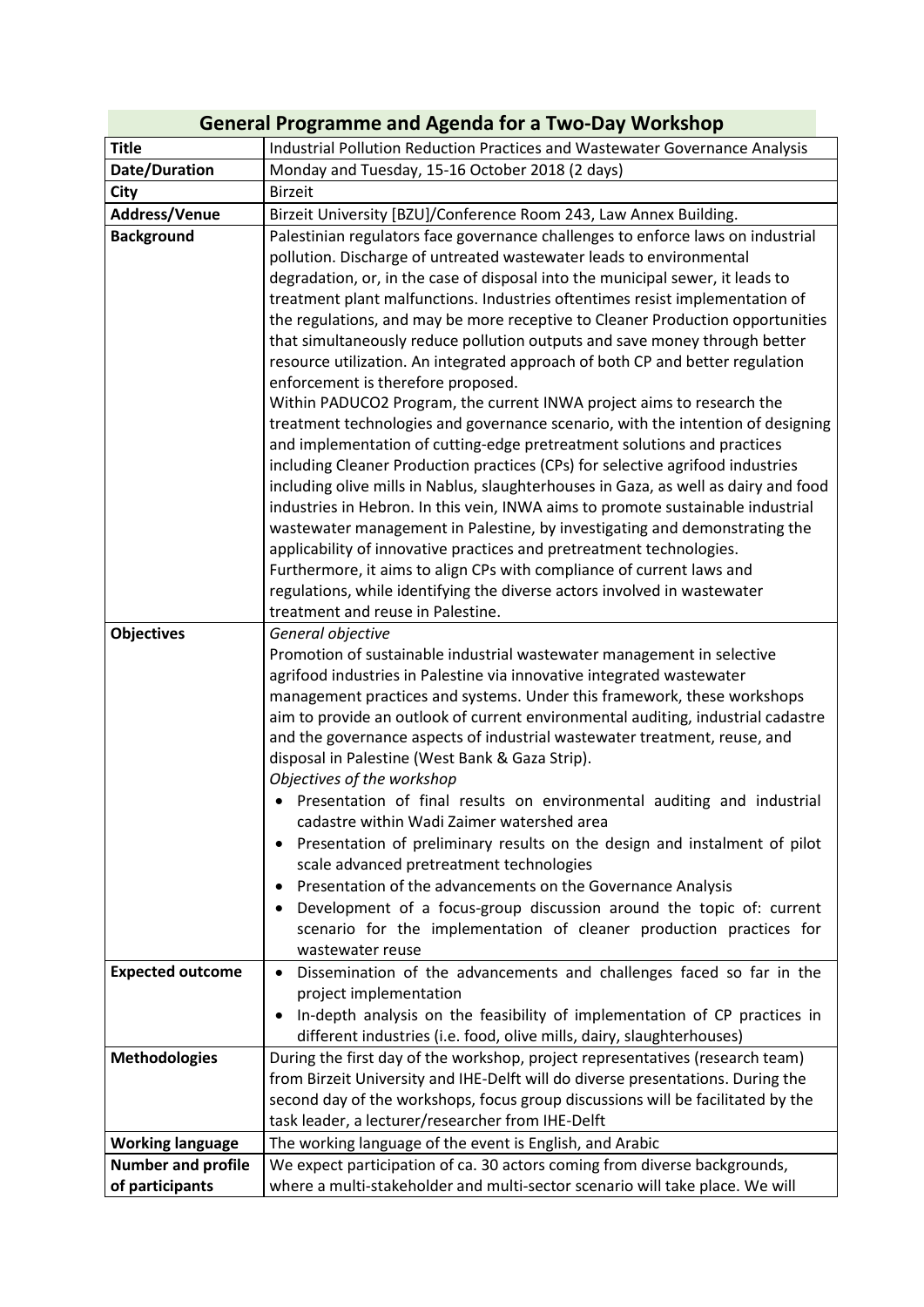|                          | count with the participation of representatives of the EQA, MoH, MoLG, PWA,<br>WSRC, PSI, PPU, IUG, An-Najah National University, and BZU. Managers from<br>central slaughterhouses in Nablus, Al-Bireh, Ramallah, and Hebron will be part |
|--------------------------|--------------------------------------------------------------------------------------------------------------------------------------------------------------------------------------------------------------------------------------------|
|                          | of workshops as well as representatives from the dairy factories and olive mills                                                                                                                                                           |
| Registration             | For registration and confirmation of participation, please send an email to:                                                                                                                                                               |
|                          | iews@birzeit.edu; OR rsaed@birzeit.edu                                                                                                                                                                                                     |
|                          | Meals (coffee breaks   Meals and coffee breaks will be provided during the two-day workshop                                                                                                                                                |
| and lunch)               |                                                                                                                                                                                                                                            |
| <b>Host coordination</b> | For further queries please contact Rashed Al-Sa`ed: rsaed@birzeit.edu                                                                                                                                                                      |